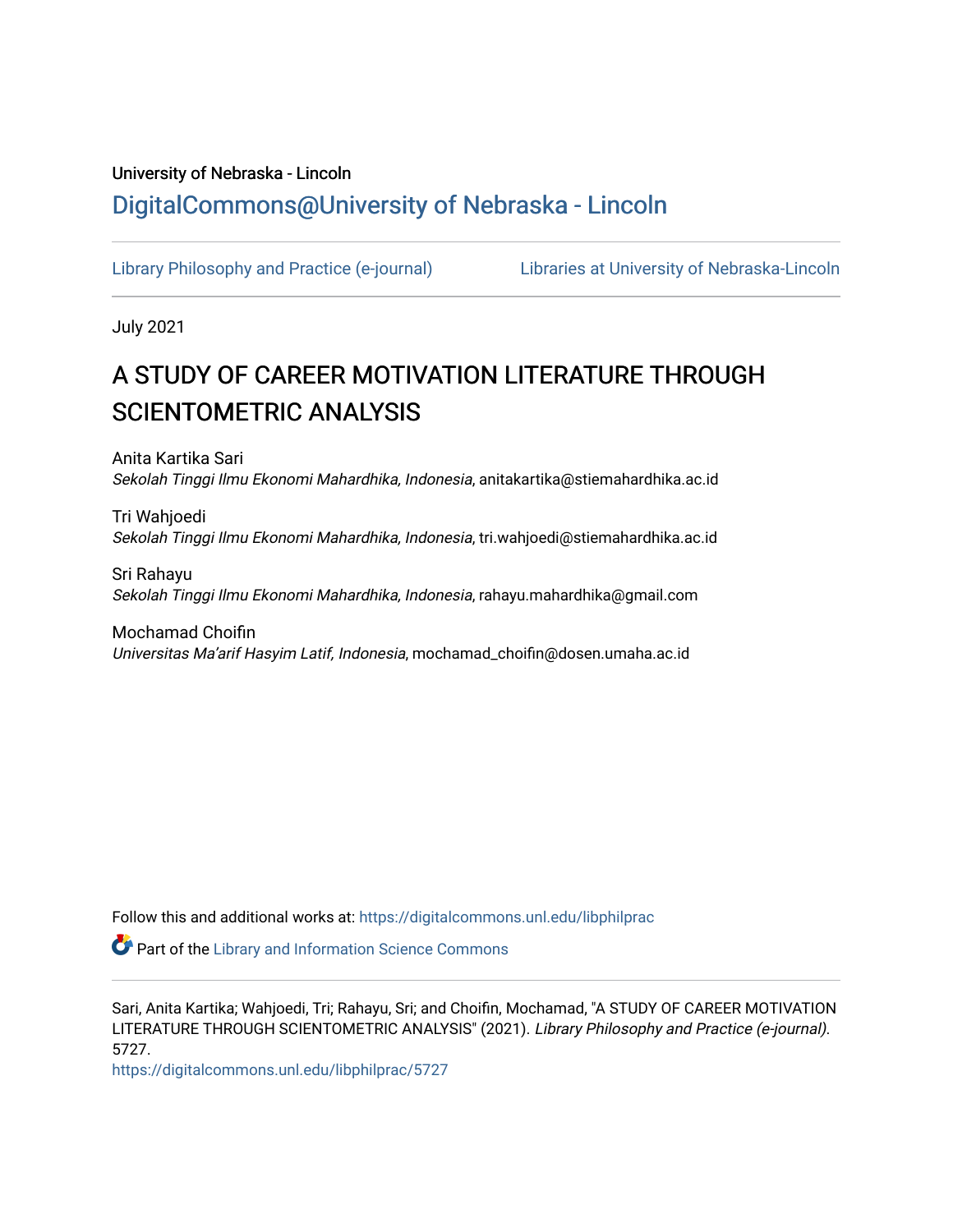University of Nebraska - Lincoln

# [DigitalCommons@University of Nebraska -](https://digitalcommons.unl.edu/) Lincoln

[Library Philosophy and Practice \(e-journal\)](https://digitalcommons.unl.edu/libphilprac) [Libraries at University of Nebraska-Lincoln](https://digitalcommons.unl.edu/libraries) 

2021

# A STUDY OF CAREER MOTIVATION LITERATURE THROUGH SCIENTOMETRIC ANALYSIS

Anita Kartika Sari Sekolah Tinggi Ilmu Ekonomi Mahardhika, Indonesia [anitakartika@stiemahardhika.ac.id](mailto:anitakartika@stiemahardhika.ac.id)

Tri Wahjoedi Sekolah Tinggi Ilmu Ekonomi Mahardhika, Indonesia [tri.wahjoedi@stiemahardhika.ac.id](mailto:tri.wahjoedi@stiemahardhika.ac.id)

Sri Rahayu Sekolah Tinggi Ilmu Ekonomi Mahardhika, Indonesia [rahayu.mahardhika@gmail.com](mailto:rahayu.mahardhika@gmail.com)

Mochamad Choifin Universitas Ma'arif Hasyim Latif, Indonesia mochamad\_choifin@dosen.umaha.ac.id

Follow this and additional works at: [https://digitalcommons.unl.edu/libphilprac](https://digitalcommons.unl.edu/libphilprac?utm_source=digitalcommons.unl.edu%2Flibphilprac%2F4777&utm_medium=PDF&utm_campaign=PDFCoverPages) 

Part of th[e Library and Information Science Commons](http://network.bepress.com/hgg/discipline/1018?utm_source=digitalcommons.unl.edu%2Flibphilprac%2F4777&utm_medium=PDF&utm_campaign=PDFCoverPages) 

Library Philosophy and Practice (e-journal). 4777. [https://digitalcommons.unl.edu/libphilprac/4777](https://digitalcommons.unl.edu/libphilprac/4777?utm_source=digitalcommons.unl.edu%2Flibphilprac%2F4777&utm_medium=PDF&utm_campaign=PDFCoverPages) 

# **A STUDY OF CAREER MOTIVATION LITERATURE THROUGH SCIENTOMETRIC ANALYSIS**

# **BY**

**<sup>1</sup>Anita Kartika Sari, <sup>2</sup>Tri Wahjoedi, <sup>3</sup>Sri Rahayu, <sup>4</sup>Mochamad Choifin**

**1,2,3Sekolah Tinggi Ilmu Ekonomi Mahardhika, Indonesia <sup>4</sup>Universitas Ma'arif Hasyim Latif, Indonesia**

**Corresponding Author: 1E-mail: [anitakartika@stiemahardhika.ac.id](mailto:anitakartika@stiemahardhika.ac.id)**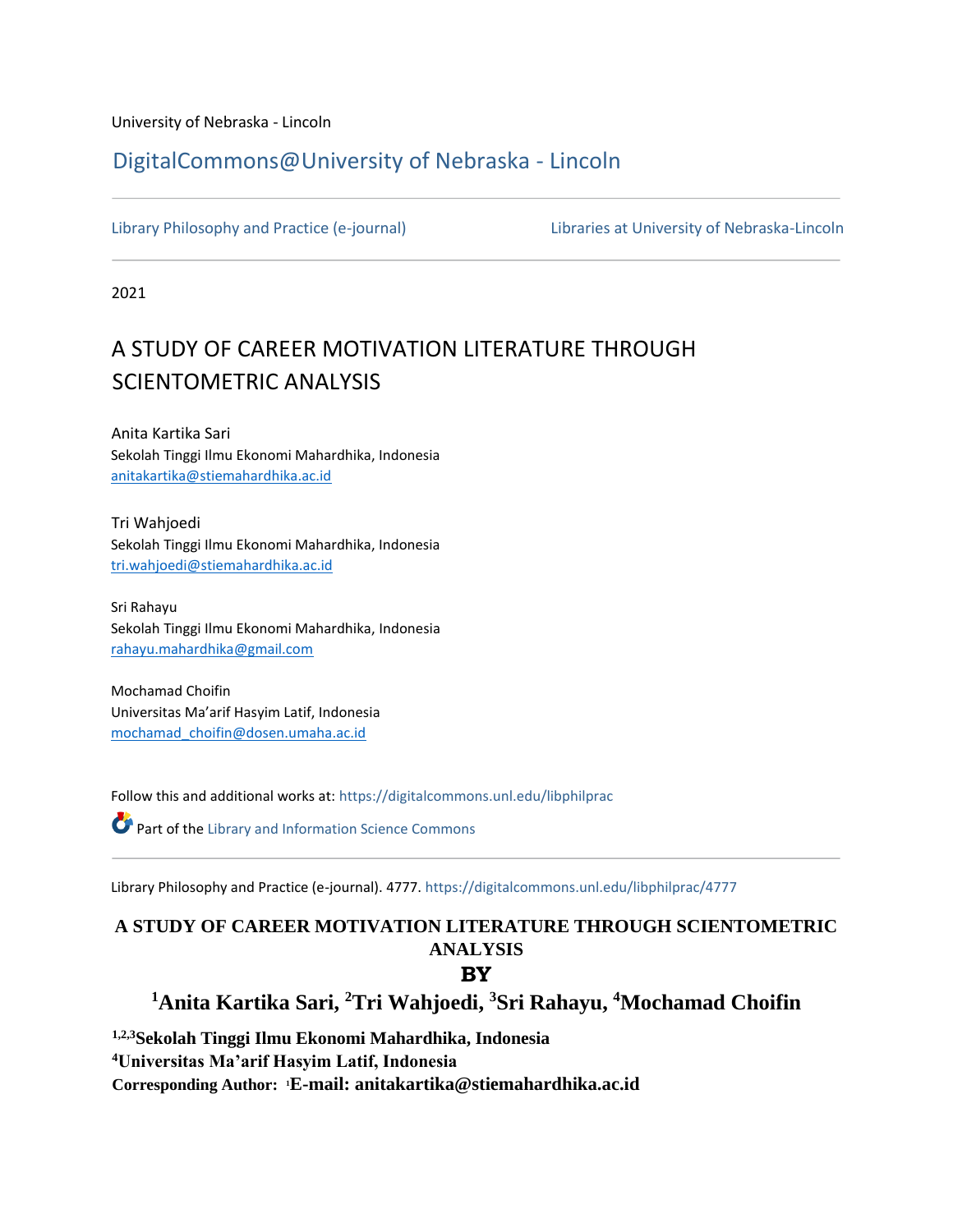#### **Abstract**

*Motivation is an internal state that generates, directs, and sustains goal-oriented behaviour. This study aims to examine the status and position of the international research visual map and the Scopus indexed career motivation literature using bibliometric positioning images. The research*  was conducted using a bibliometric technique. Data analysis and use of the VOSViewer *visualization program and the Scopus function to analyse search results. In this review, the details collected apply to 496 documents published from 1965 to 2020. The study reveals that the University of Illinois Urbana-Champaign and United State is the most active affiliated and state institutions, scientists and nations in the career motivation literature. In career motivation literature, Social Sciences and Journal of Vocational Behaviour are the most studied fields and sources of dissemination. There is one map of groups around the world with collaborative researchers. To identify the body of knowledge created from thirty-two years of publication, this study constructs a convergence axis grouping consisting of the career motivation literature: Student, Education, Career, Human, and Motivation abbreviated as SECHM.*

#### *Keywords: career motivation, education, career*

#### **Introduction**

With Motivation is equally important in education and can be. Motivation has been defined as "an organized pattern of psychological functions that serve to direct, energize, and regulate goaldirected activity. Motivation is a state in individuals that causes them to behave in a way to ensure the achievement of a goal (Suhariadi, 2013, p. 133). In the field of work, motivation is recognized as a critical influence on outcomes such as performance, persistence, effort, and persistence, as well as the interests and job satisfaction of the workers themselves (M. A. Cake et al., 2019). In general, motivation is an internal state that generates, directs, and sustains behaviour that is goal oriented (Glynn, 2011). Employees who are empowered will reap many benefits for both themselves and the business. Empowered workers would have suggestions and initiatives for the company to solve the issues at hand in the long run. In a demanding and competitive market environment, an empowered company would be filled with compassionate and committed people who can assist companies in achieving resilience and responsiveness (Hidayat, 2019). Good performance can be accomplished if the company's people/employees have a strong desire to succeed individually and then contribute to the organization (Wahjoedi, 2021). Career motivation refers to the type, direction, strength, and maintenance of energy expended by an individual to obtain certainty of work-related outcomes (Kim, 2020). Career motivation theory which includes the characteristics and behaviour of individuals that reflect career identity, insight into factors affecting one's career, and determination to persist towards career goals (Noe et al., 1990). The concept of career motivation applies motivation theory to understanding career plans, behaviours and decisions. To date, there have been theories about the content of career motivation and the relationship between career motivation, situational characteristics and behaviour. Career motivation as a multidimensional construct consisting of three main domains: career resilience, career insights and career identity (London, 1993). Career resilience is the ability to adapt to changing circumstances, even when circumstances are discouraging or disturbing. It consists of characteristics such as belief in yourself, willingness to take risks, and need to achieve. Career insight is the ability to be realistic about one's career and consists of building a clear and worthy career goal and being aware of one's strengths and weaknesses. Career identity is the extent to which a person defines himself by his job. It relates to work, organization, and professional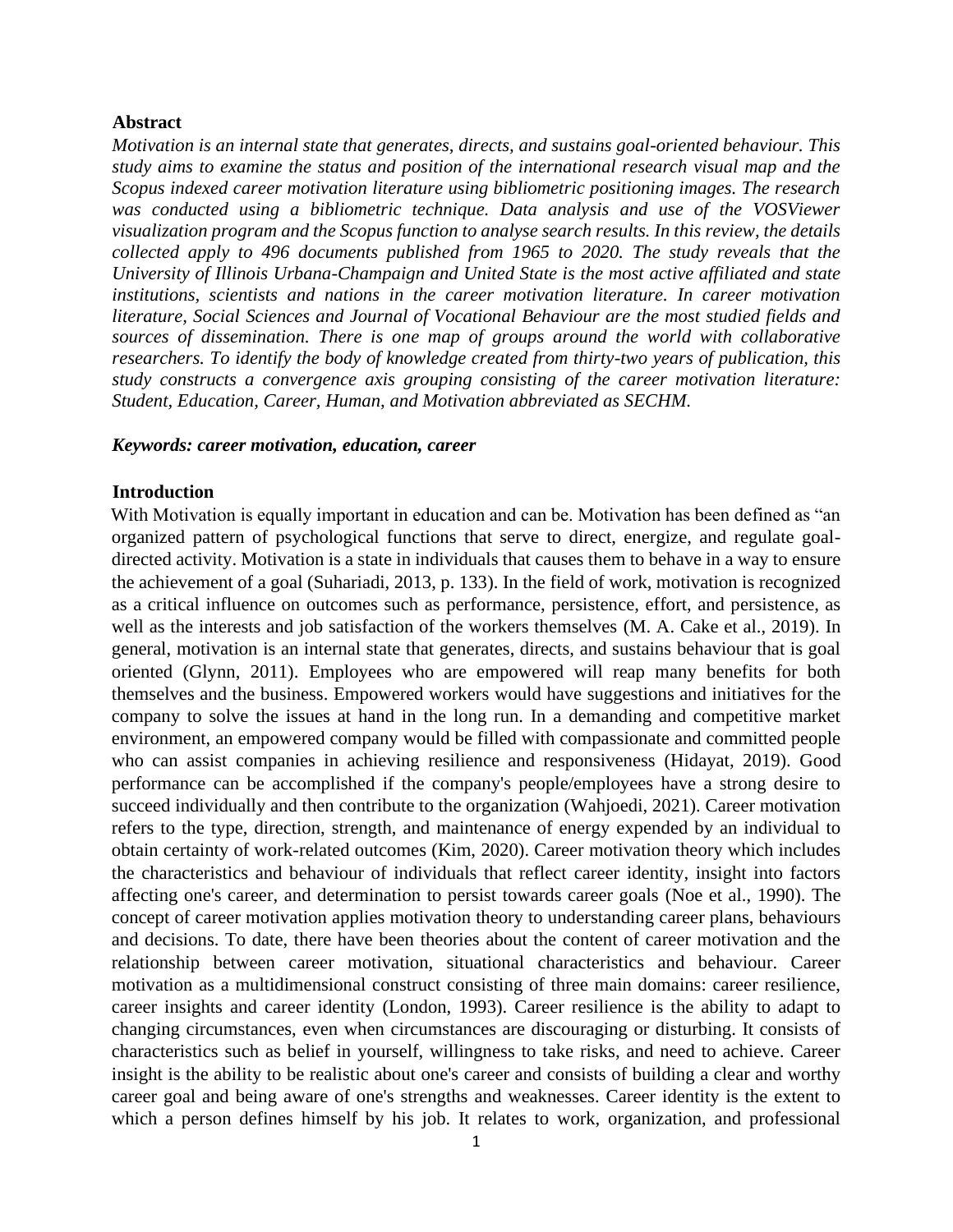involvement, the need for advancement, and recognition (Day & Allen, 2004). Someone who has a strong career motivation tends to show high creativity. According to Tierney & Farmer, employee creative performance is a behaviour that comes from employees' creative abilities, which enables them to generate new solutions to challenges (Yulianti & Usman, 2019).

Given the centrality of work and the inherent social value of work, most people at some point in their life make the decision to participate in the world of work (Aryee & Tan, 1992). Because of its high social importance (Arkhipova et al., 2019). Career success can be interpreted as a positive psychological or work-related outcome that is the result of work experience. It can be divided into objective and subjective career success. An objective career. Success describes the observable career achievements such as promotions, salaries, and status. Career success subjective refers to an individual's self-evaluation of his / her career progression and / career satisfaction (Baethge et al., 2017), so as to provide confidence in the value of sustainable participation (Budhathoki  $\&$ Haythornthwaite, 2013). When talking about their first job after graduation, Ng, Schweitzer and Lyons in (Yulianti & Prameswari, 2020) found that the current generation has reasonable expectations about employment and salary development. They want to work with good people in a nurturing setting where work and life can be in balance. A person's ability to succeed in the future is determined not just by their intellectual capacity, but also by other factors known as soft skills (Sugiarti et al., 2018). Resources and capabilities are valuable to a firm if they can improve efficiency and effectiveness in the firm's functional activities, allowing it to carry out operations that are better or less expensive than competitors (Sukoco et al., 2021). Resources can be in the form of physical assets such as equipment or human resources. Comparative advantage will be created when very valuable and scarce resources are owned by the company and these resources cannot be replicated, or replaced (Apriliyanti et al., 2021). Creativity is an important competency to solve current problems and to meet the requirements of the post-industrial era (Conradty et al., 2020) creativity has the potential to make an important contribution to the workforce (Gomez et al., 2001), in order to develop knowledge, skills, abilities, and other characteristics (Jones & Whitmore, 1995), environmental factors, organizational-environmental transactions, internal structures and processes, employee characteristics, incentive structures, and reporting structures (Lee & Wilkins, 2011), as well as knowledge (Lin et al., 2012). The concept of career identity is used to describe beliefs in a person's ability to organize and carry out the actions needed to produce a given achievement (Otengei et al., 2017). Because motivation is understood as a series of interactions between environmental, behavioural, and personal characteristics (Wardhany et al., 2018).

Management development is defined as the process by which employees acquire the competencies necessary to achieve managerial effectiveness. This is very important because managerial talent is an important source of competitive advantage (Kraimer et al., 2011), (M. Cake et al., 2020). In this era of tightening commercial competitiveness, talent management is more important than ever. Not only can the mapping results be used to develop people, but it may also be utilized to identify human resource (Eliyana & Ma'arif, 2019). Individual talents and energy are used to deploy material resources to attain a goal in management (Rahmah & Marlini, 2018). In a study conducted by Ruth Bridgstock found that individual career management competence and intrinsic job motivation, measured at course completion, were significant predictors of early career success, using both subjective and objective measures (Bridgstock, 2011). In general, previous research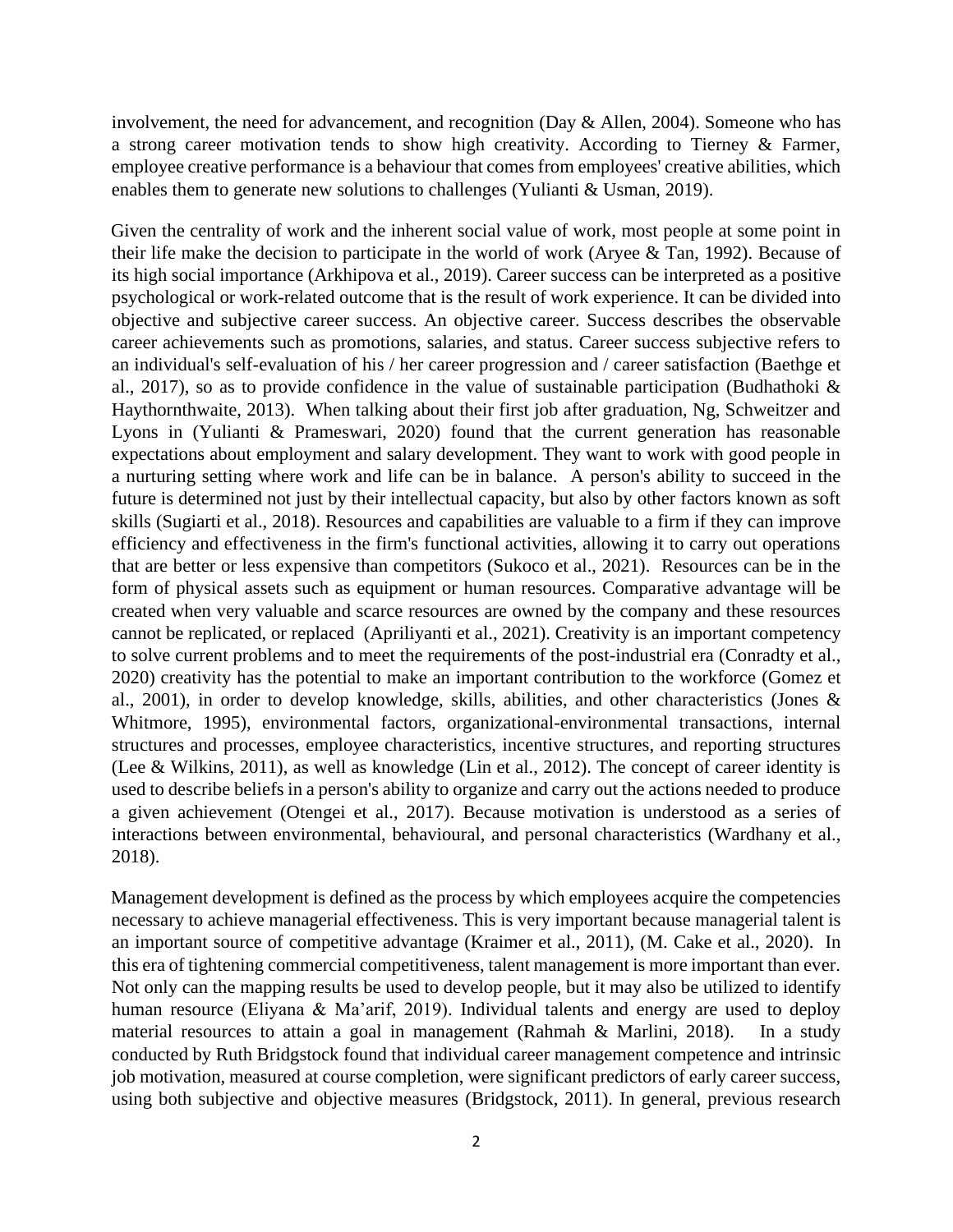related to career motivation has only been limited to examining one research topic, such as one country (Kukec, 2019), and one field (Bullock et al., 2020). Unfortunately, although it displays a broad picture map visualized from year to year with details from several studies published on a global scale, there is not much literature on career motivation. The strong positive relationship regarding affiliation, scholars, and the impact of scientific studies has also not been explicitly discussed by any publication. This study aims to study the position of literature in the field of career motivation by researchers at the global level published internationally indexed by Scopus using bibliometric positions. We monitored an increase in the number of scientific documents related to career motivation published and indexed by Scopus from 1989 to 2020.

## **Research Method**

This review maps the status of studies carried out in the last 55 years at a global level based on "Career Motivation". In February 2021, this study collected data from Scopus using a document search query. The study was conducted using bibliometric techniques. The most discussed research subjects were derived from the abstracts of articles in Scopus that were examined using content analysis (Srirahayu, D. P., Eliyana, A., & Usman, 2020). The goal of bibliometric analysis is to see how Scopus database published findings are visualized and mapped in relation to bibliometric data (Sukoco et al., 2021). Data analysis and visualization using VOSViewer program and Scopus function to analyse search results (Purnomo, Sari, et al., 2020), (Purnomo, Susanti, et al., 2020).

This study identifies the career motivation keyword to identify and search for publication of the Scopus database with 354 documents published globally from 1965 to 2020. This study limits data collection to 2020 and excludes 2021. To reflect the state of the study during the year, the data academic years are collected from January to December. TITLE-ABS-KEY ("career motivation") AND PUBYEAR <2021 are input query commands that are implemented when mining academic publication data in the Scopus online database.

This study applies authorship analysis together with author analysis unit and full calculation systematic technique using VOSViewer to obtain research network of international collaborative researchers. This study performs an in-depth co-event analysis with keyword relationship analysis as well as a fully systematic computation technique using VOSViewer to generate a keyword map network.

### **Result and Discussion**

Career motivation literature seems to tend to increase and grow every year. The highest point for international publication is 35 documents in 2020. Since 1965, publication on career motivation has started.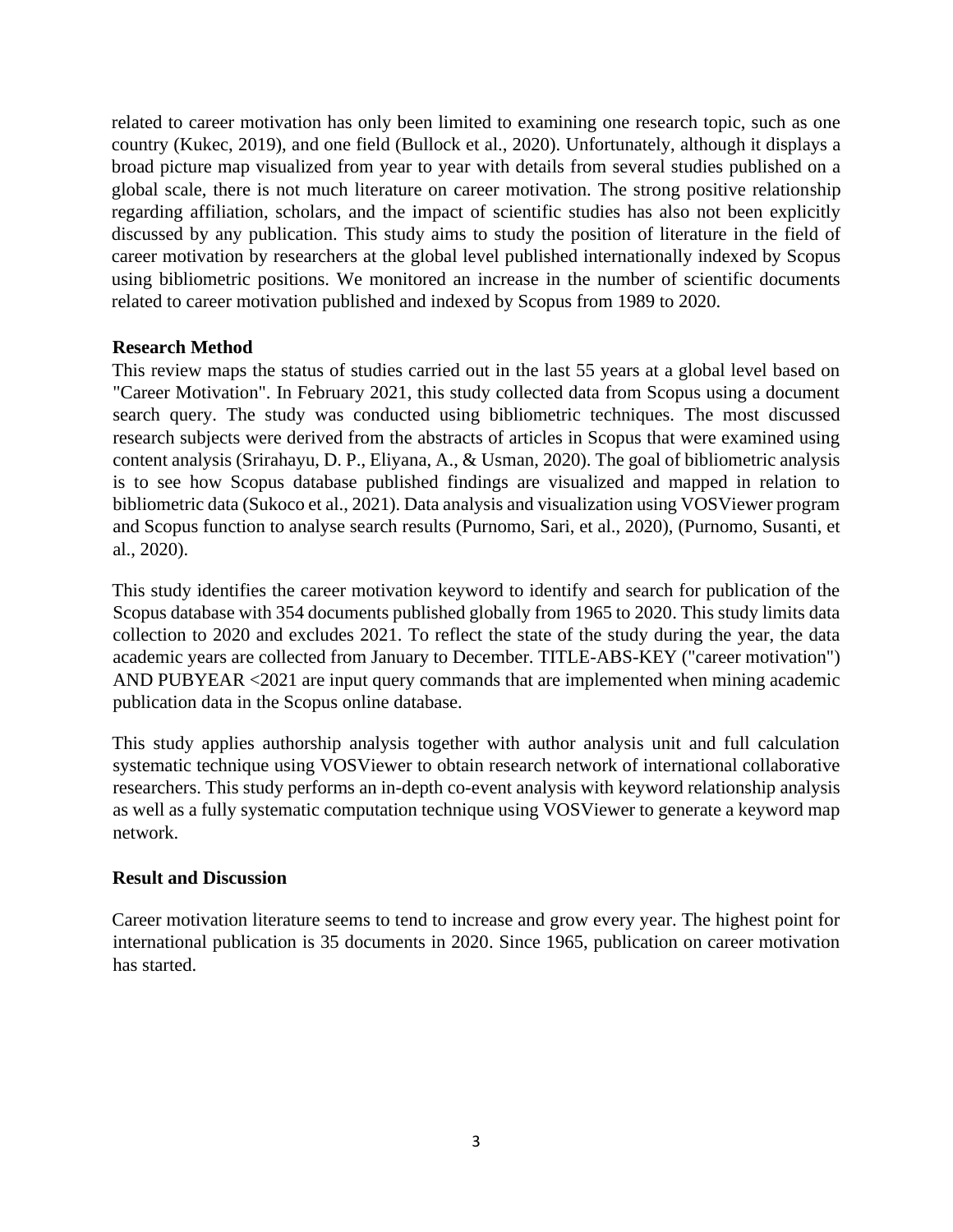#### A. Career Motivation Literature Most Common Organizational Affiliations

The leading research organization in the career motivation field is the University of Illinois Urbana-Champaign with 9 documents, followed by Monash University with 8 documents, Universitats Spital Zurich with 7 documents, The University of Sydney with 7 documents, Stony Brook University with 7 documents, Nanyang Technological University with 5 documents, Purdue University with 5 documents, University of Washington, Seattle with 5 documents, Khon Kaen University with 5 documents, and University of Georgia with 5 documents.



Figure 1: Organizational Affiliation Number of Annual Publication of Career Motivation Literature

#### B. Career Motivation Literature Most Individual Researcher



**Figure 2:** Most individual Career Motivation Literature Researcher

The researcher in the career motivation field who wrote the most was London, M. with 9 documents, followed by Farmer, H.S. with 6 documents, Watt, H.M.G. with 6 documents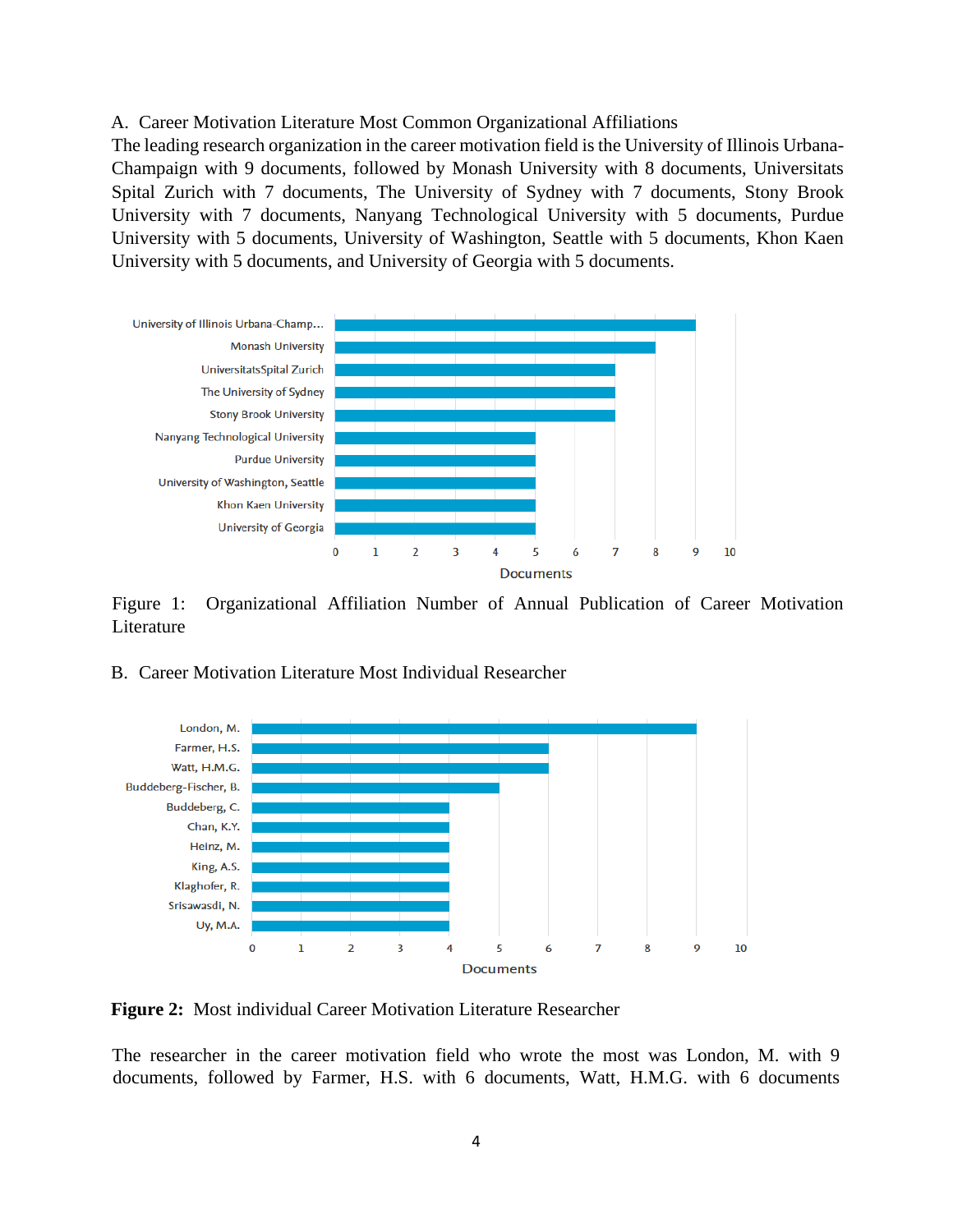Buddeberg-Fischer, B. with 5 documents, and Buddeberg, C., Chan, K.Y., Heinz, M., King, A.S., Klaghofer, R., Srisawasdi, N., Uy, M.A. with 4 documents.



C. Nation Number of Annual Publication of Career Motivation Literature

**Figure 3:** Number of Documents by Nation from the Career Motivation Literature

In the career motivation literature publication, the United States with 137 academic documents is a leading research country. Followed by the United Kingdom with 31 documents, Australia with 26 documents, Germany with 16 documents, South Korea with 14 documents, Canada with 13 documents, China with 11 documents, Switzerland with 11 documents, Italy with 8 documents, and Thailand with 8 documents.

D. The Largest Frequency of Publication of Career Motivation Literature by Subject Area

With 184 documents (32.3 percent), Social Sciences in the field of study is the most widely used field of study in international research on career motivation. Then followed by Business, Management and Accounting (16.7%) with 95 documents; Psychology (14.9%) with 85 documents; Medicine (10.2%) with 58 documents; Engineering (4.0%) with 23 documents; Computer Science (3.9%) with 22 documents; Arts and Humanities (3.2%) with 18 documents; Economics, Econometrics and Finance (2.3%) with 13 documents; Nursing (2.3%) with 13 documents; and Dentistry (1.8%) with 10 documents.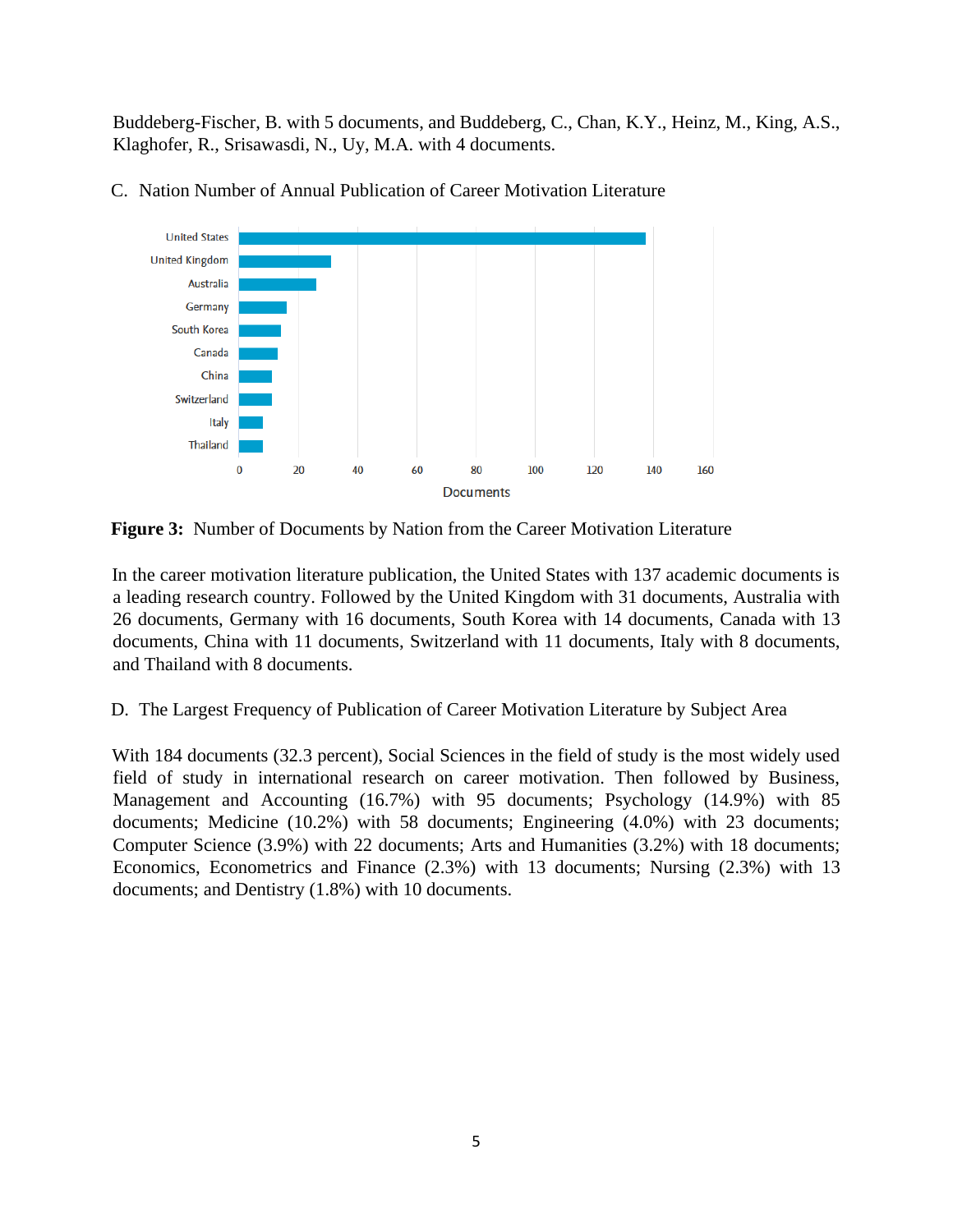

**Figure 4:** The Largest Frequency of Publication of Career Motivation by Subject Area

E. Year Documents of Career Motivation Literature Publication Sources



**Figure 5:** Year Annual Documents of Career Motivation Literature Publication Sources

The leader in the annual number of Career Motivation publication sources is the Journal of Vocational Behavior with 11 documents, followed by Career Development International with 7 documents, Journal of Career Development with 6 documents, Frontiers in Psychology with 5 documents, and Swiss Medical Weekly with 5 documents.

F. Annual documents from the Career Motivation Literature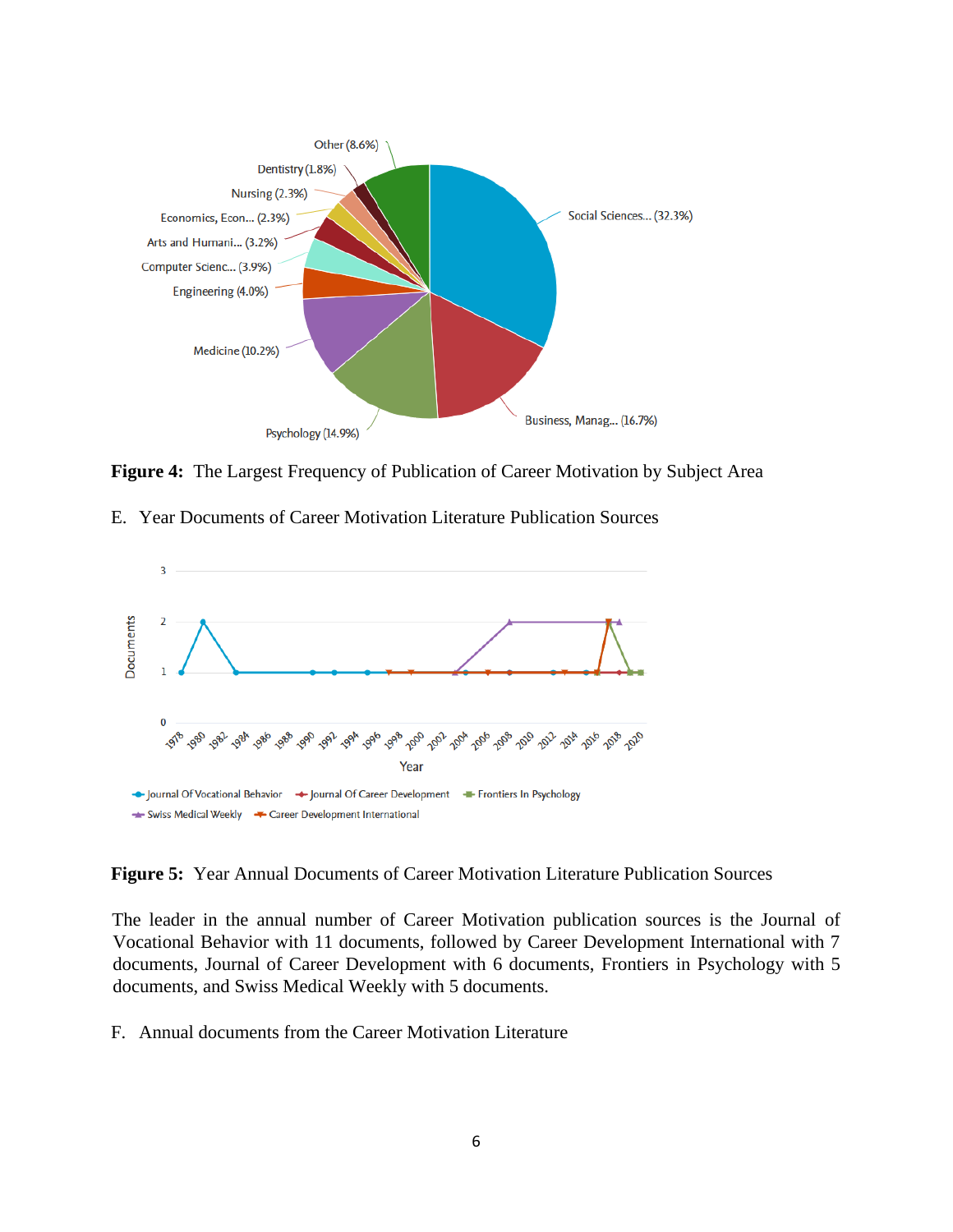

**Figure 6:** Annual Number of Documents Per Year from the Career Motivation Literature

The number of annual international publications from the career motivation literature shows an increasing trend every year. The number of annual documents per year on career motivation publications is that in 2020 there were 35 papers, and in 2019 there were 25 papers.

### G. The Career Motivation Literature Article Cited

The study by Day, Rachel and Allen, Tammy D. is the most widely cited publication on career motivation. The number most cited in 2004 was entitled "The relationship between career motivation and self-efficacy with protégé career success", citing 204 documents (Day & Allen, 2004).

#### H. Map of Study Themes

With the analysis and visualization of the VOSViewer program, constructs are developed on the career motivation keyword framework for the career motivation literature from the publication theme map. Five repetitions are the criterion for the minimum number of keyword-related documents. Therefore, 103 keywords out of 1,660 keywords reached the threshold. From the picture. 7. There are seven groups of publication themes that depend on the key word studies on international academic publications, career motivation literature, which are simplified and abbreviated as the SECHM themes.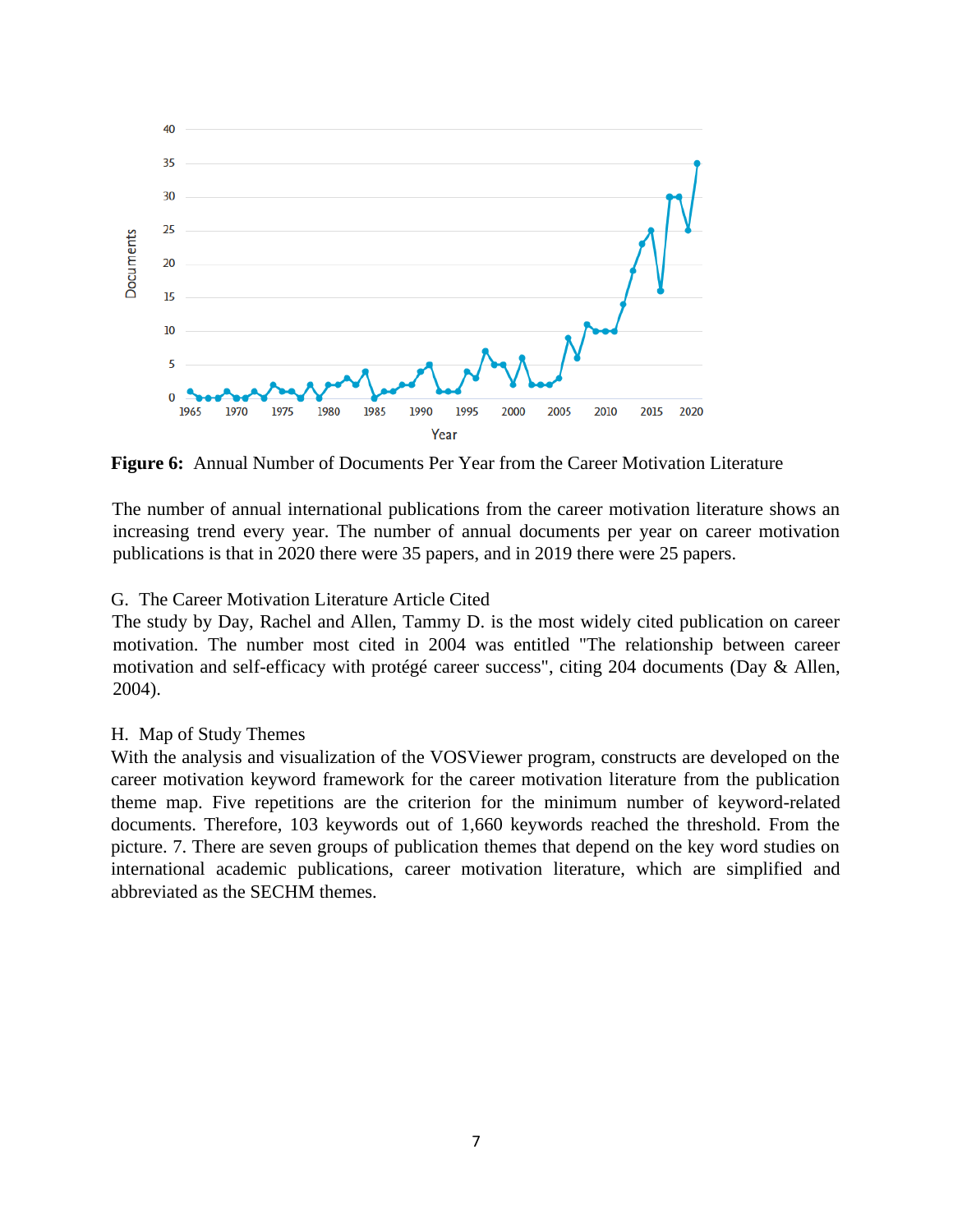

**Figure 7:** Map of Study Themes

- 1) Student cluster (red). Keywords: male, female, dental student, medical student, curriculum, dominate this cluster.
- 2) Education cluster (green). Keywords: satisfaction, internship and residency, priority journal, prospective studies, are dominated in this cluster. Many of these keywords are related to the theme of education.
- 3) Career cluster (Yellow). Keywords: career motivation, career development, career success, and career anchors dominate this cluster. Many of these keywords are linked to career themes.
- 4) Human cluster (blue). The keywords humans, human relations, personnel management, career mobility, are dominated in this cluster. Many of these keywords are related to human themes.
- 5) Motivation cluster (Purple). The keywords intrinsic motivation, self-efficacy, education, and teaching are dominated in this cluster.

# I. Network of Authorship

With the VOSViewer program, constructs are developed on the framework of the career motivation researcher for the authorship network map. Three documents are one of the minimum requirements for a publication collection per author. So, out of 910 researchers, 26 researchers reached the recognized threshold. As shown in Figure 8, there is a network of group partnerships between international researchers in the Career Motivation literature publication. Career Motivation red cluster containing: Klaghofer, R., Buddeberg, C., Buddeberg, Fischer, B., Stamm, M.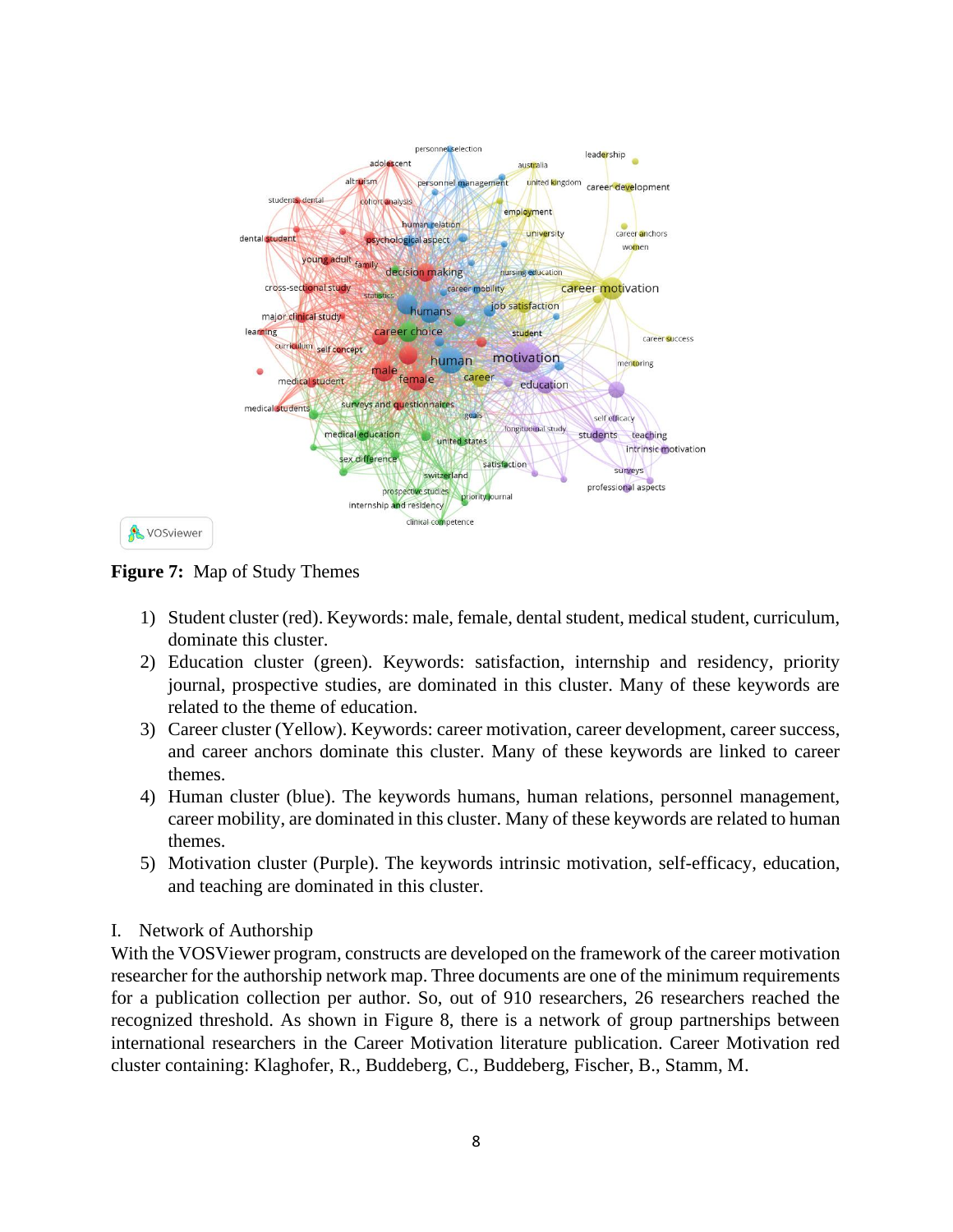

**Figure 8:** Authorship Network Map

# **Conclusion**

The results show that every year there is an increasing trend in the number of international publications on "career motivation", namely maps and visual patterns. In the career motivation publication, the leading research organization in the field of career motivation is the University of Illinois Urbana-Champaign with 9 documents. Meanwhile, for the career motivation literature publication, the researcher in the career motivation field who wrote the most was London, M. with 9 documents. In the career motivation literature publication, the United States with 137 academic documents is a leading research country. With 184 documents (32.3 percent), Social Sciences in the field of study is the most widely used field of study in international research on career motivation. The leader in the annual number of Career Motivation publication sources is the Journal of Vocational Behaviour with 11 documents. With 35 papers, the highest publication of scientific publications worldwide in the career motivation literature is in 2020. The study by Day, Rachel and Allen, Tammy D. is the most cited publication on career motivation. The most cited number in 2004 was entitled "The relationship between career motivation and self-efficacy with protégé career success", citing 204 documents. There is a research partnership group related to the career motivation literature publication.

In terms of the implications of contributing knowledge, this study recommends a convergence axis classification consisting of publications in the career motivation literature to classify bodies of knowledge created from thirty-six years of academic publications: Student, Education, Career, Human, and Motivation, abbreviated as SECHM themes. The identification of key themes in career motivation, as practical implications, contributes to the awareness of the creation of practical studies to clarify contexts and general topics, as well as research gaps. All of this will lead to new research that addresses a lack of study and specific expertise in scientific disciplines.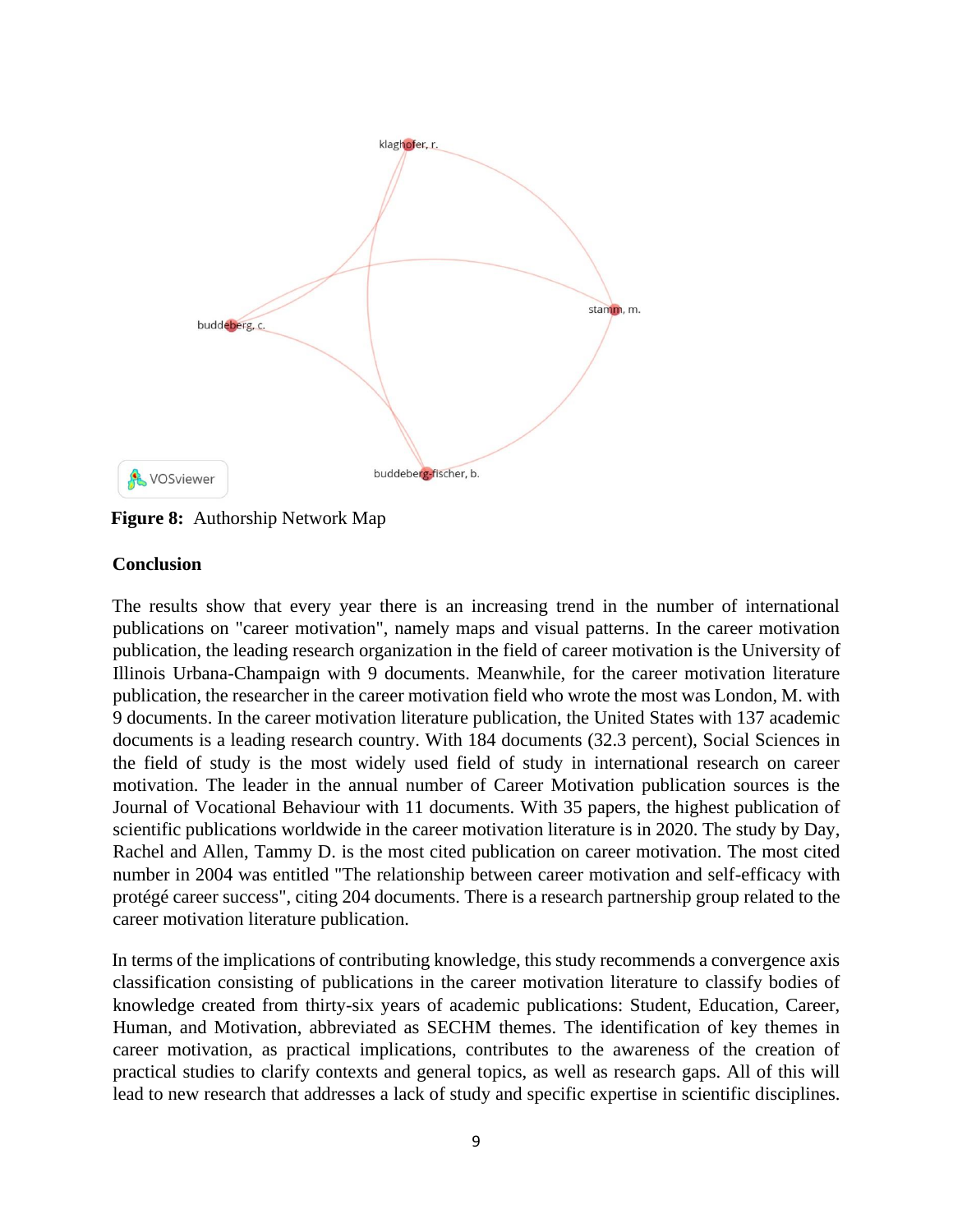The most studied themes often reflect the ability to contribute career motivation to environmental, technology, and management organization.

#### **REFERENCES**

- Apriliyanti, M., Ekowati, D., & Handriana, T. (2021). *A Systematic Literature Review: The Influence of Information Technology and Organizational Learning on Performance*.
- Arkhipova, M. V, Belova, E. E., Gavrikova, Y. A., & Mineeva, O. A. (2019). Research on teacher career motivation in the russian pedagogical university context. *The International Conference Going Global through Social Sciences and Humanities*, 105–115.
- Aryee, S., & Tan, K. (1992). Antecedents and outcomes of career commitment. *Journal of Vocational Behavior*, *40*(3), 288–305.
- Baethge, A., Rigotti, T., & Vincent-Hoeper, S. (2017). How followers differing in career motivation gain career profits from transformational leaders: A longitudinal moderated mediation model. *Frontiers in Psychology*, *8*, 1527.
- Bridgstock, R. (2011). Skills for creative industries graduate success. *Education+ Training*.
- Budhathoki, N. R., & Haythornthwaite, C. (2013). Motivation for open collaboration: Crowd and community models and the case of OpenStreetMap. *American Behavioral Scientist*, *57*(5), 548–575.
- Bullock, A., Bartlett, S., Cowpe, J., & Dickenson, A. J. (2020). The dental core training experience: the views of trainees and their postgraduate training leads. *British Dental Journal*, *228*(12), 952–956.
- Cake, M. A., Mansfield, C. F., McArthur, M. L., Zaki, S., & Matthew, S. M. (2019). An exploration of the career motivations stated by Early-career veterinarians in Australia. *Journal of Veterinary Medical Education*, *46*(4), 545–554.
- Cake, M., McArthur, M. L., Mansfield, C. F., Zaki, S., Carbonneau, K., & Matthew, S. M. (2020). Challenging identity: development of a measure of veterinary career motivations. *Veterinary Record*, *186*(12), 386.
- Conradty, C., Sotiriou, S. A., & Bogner, F. X. (2020). How creativity in STEAM modules intervenes with self-efficacy and motivation. *Education Sciences*, *10*(3), 70.
- Day, R., & Allen, T. D. (2004). The relationship between career motivation and self-efficacy with protégé career success. *Journal of Vocational Behavior*, *64*(1), 72–91.
- Eliyana, A., & Ma'arif, S. (2019). Job satisfaction and organizational commitment effect in the transformational leadership towards employee performance. *European Research on Management and Business Economics*, *25*(3), 144–150.
- Glynn, S. M. (2011). Peggy Brickman, 2 Norris Armstrong, 3 and Gita Taasoobshirazi," Science Motivation Questionnaire II: Validation With Science Majors and Nonscience Majors. *Journal of Research in Science Teaching*, *48*(10), 1159–1176.
- Gomez, M. J., Fassinger, R. E., Prosser, J., Cooke, K., Mejia, B., & Luna, J. (2001). Voces abriendo caminos (voices foraging paths): A qualitative study of the career development of notable Latinas. *Journal of Counseling Psychology*, *48*(3), 286.
- Hidayat, F. N. (2019). PENGARUH IKLIM ORGANISASI TERHADAP KINERJA DENGAN MOTIVASI KERJA SEBAGAI VARIABEL INTERVENING. *Jurnal Ekonomi Dan Bisnis Airlangga*, *29*(2), 94–107.
- Jones, R. G., & Whitmore, M. D. (1995). Evaluating developmental assessment centers as interventions. *Personnel Psychology*, *48*(2), 377–388.
- Kim, M. S. (2020). Concept mapping of career motivation of women with higher education.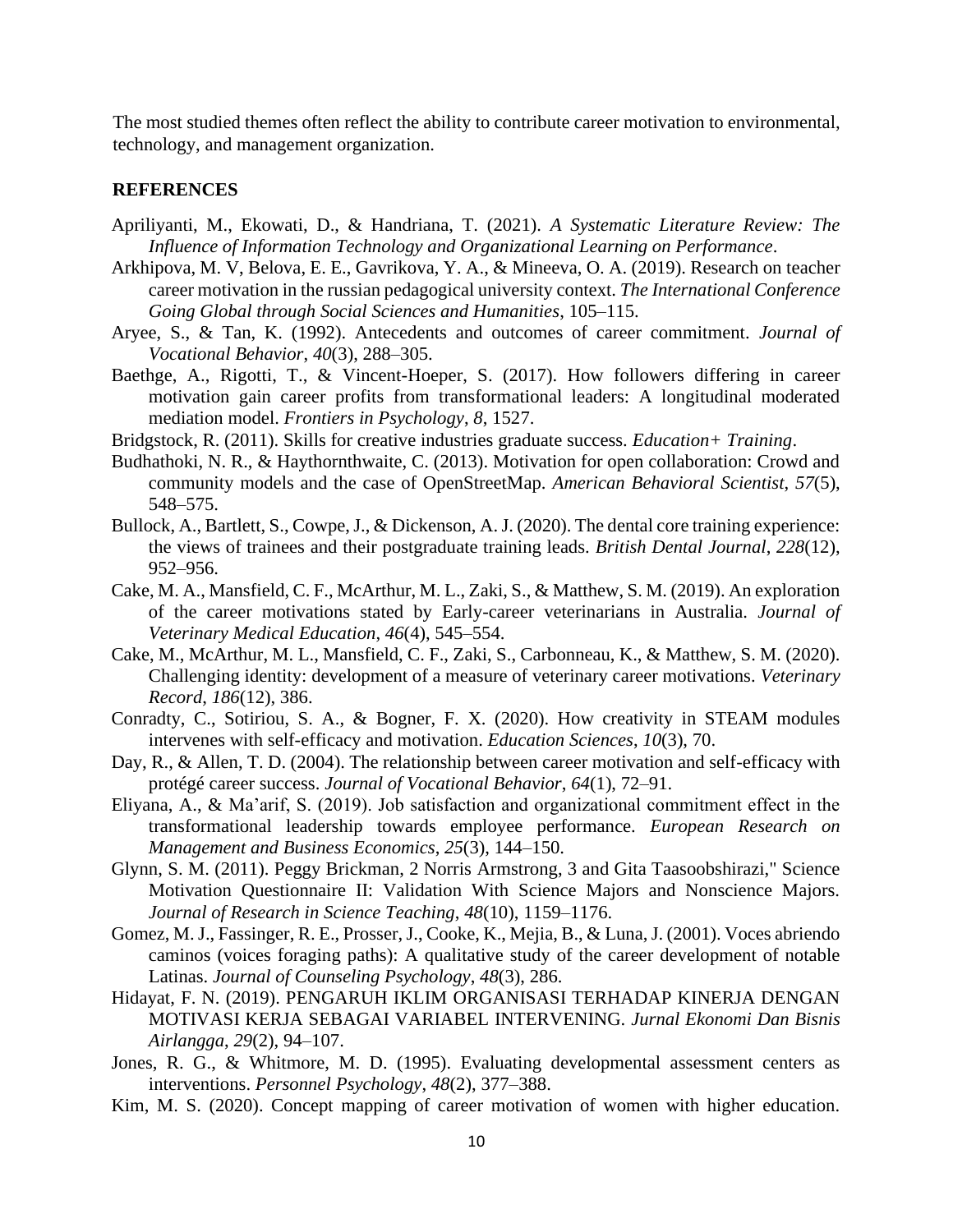*Frontiers in Psychology*, *11*.

- Kraimer, M. L., Seibert, S. E., Wayne, S. J., Liden, R. C., & Bravo, J. (2011). Antecedents and outcomes of organizational support for development: The critical role of career opportunities. *Journal of Applied Psychology*, *96*(3), 485.
- Kukec, M. (2019). Intra-party conflict at grassroots: Party-councillor ideological congruence in Croatia. *Party Politics*, *25*(5), 679–689.
- Lee, Y., & Wilkins, V. M. (2011). More similarities or more differences? Comparing public and nonprofit managers' job motivations. *Public Administration Review*, *71*(1), 45–56.
- Lin, E., Shi, Q., Wang, J., Zhang, S., & Hui, L. (2012). Initial motivations for teaching: Comparison between preservice teachers in the United States and China. *Asia-Pacific Journal of Teacher Education*, *40*(3), 227–248.
- London, M. (1993). Relationships between career motivation, empowerment and support for career development. *Journal of Occupational and Organizational Psychology*, *66*(1), 55–69.
- Noe, R. A., Noe, A. W., & Bachhuber, J. A. (1990). An investigation of the correlates of career motivation. *Journal of Vocational Behavior*, *37*(3), 340–356.
- Otengei, S. O., Changha, G., Kasekende, F., & Ntayi, J. M. (2017). Vicarious experience: a neglected source of career identity among indigenous hospitality graduates in Uganda. *Journal of Hospitality & Tourism Education*, *29*(4), 166–178.
- Purnomo, A., Sari, A. K., Mufidah, E., Asitah, N., & Aziz, A. (2020). Digital Business: A Scientific Publication Positioning using Scientometric Analysis. *2020 International Conference on Information Management and Technology (ICIMTech)*, 588–593.
- Purnomo, A., Susanti, T., Sari, A. K., Firdaus, M., & Dewi, R. (2020). A Study of Digital Entrepreneurship through Bibliometric Visualizing from 1993 to 2019. *2020 International Conference on Information Management and Technology (ICIMTech)*, 911–915.
- Rahmah, E., & Marlini, M. (2018). Managerial Based on TQM in Delivering Quality Service Padang State University Library. *Record and Library Journal*, *4*(2), 148–153.
- Srirahayu, D. P., Eliyana, A., & Usman, I. (2020). Leadership in Academic Libraries Trends: Bibliometric Analysis. *Journal of Talent Development and Excellence*, *12*(2020/1).
- Sugiarti, R., Suhariadi, F., & Erlangga, E. (2018). The Chance of Gifted Intelligent Students' Success in Career. *Indian Journal of Public Health Research & Development*, *9*(9), 277–281.
- Suhariadi, F. (2013). *Manajemen Sumber Daya Manusia: Dalam Pendekatan Teoretis-Praktis*. Airlangga University Press.
- Sukoco, B. M., Eliyana, A., Handriana, T., Setiawan, H. C. B., Fatimah, N., & Tatag, H. L. (2021). Dynamic Capabilities Information Technology Enabler For Performance Organization. *Library Philosophy and Practice*, 1–31.
- Wahjoedi, T. (2021). The effect of organizational culture on employee performance mediated by job satisfaction and work motivation: Evident from SMEs in Indonesia. *Management Science Letters*, *11*(7), 2053–2060.
- Wardhany, I. I., Subita, G. P., & Maharani, D. A. (2018). Cross-cultural adaptation and psychometric properties of the Science Motivation Questionnaire-II: Indonesian version. *Pesquisa Brasileira Em Odontopediatria e Clinica Integrada*, *18*(1), 4294.
- Yulianti, P., & Prameswari, R. S. (2020). TOWARDS SUSTAINABILITY OF COMPANIES'DEVELOPMENT VIA ATTRACTING MILLENNIAL JOB APPLICANTS: IMPACT OF CORPORATE SOCIAL RESPONSIBILITY AND INDIVIDUAL VALUES. *Journal of Security & Sustainability Issues*, *9*.
- Yulianti, P., & Usman, I. (2019). Building Employee Creative Performance: Through person Job Fit, Empowering Leadership, and Creative Self Efficacy. *International Journal of Innovation*